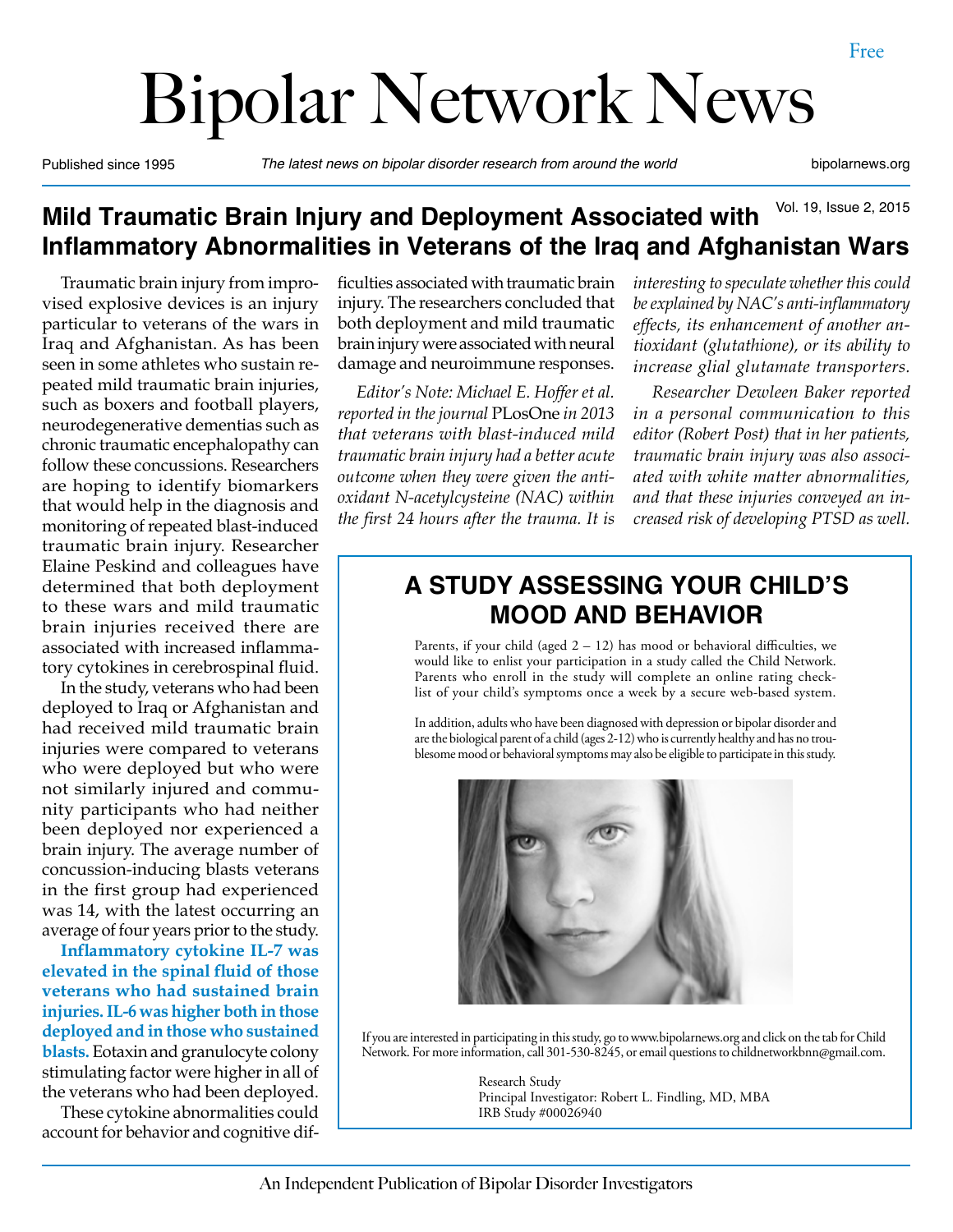## **PANS, an Inflammatory Disease with Psychiatric Symptoms in Kids**

Researcher Kiki Chang discussed pediatric acute onset neuropsychiatric syndrome (PANS), an inflammatory illness with psychiatric symptoms, at the 2014 meeting of the American Academy of Child and Adolescent Psychiatry. **PANS is diagnosed when following an infection, a child who had previously been well has a sudden onset of obsessivecompulsive disorder (OCD), mood dysregulation, tics, food restriction behaviors, and a variety of other symptoms.** A similar syndrome called PANDAS (for pediatric acute onset

#### Bipolar Network News

**Editor-in-Chief**: Robert M. Post, MD **Managing Editor**: Moira McCauley

The *BNN* is published four times a year by investigators working with patients with bipolar disorder to better understand the long-term course of illness. The newsletter is available free of charge to all who request it.

Although the editors of the *BNN* have made every effort to report accurate information, much of the work detailed here is in abstract or pre-publication form, and therefore cannot be taken as verified data. The *BNN* can thus assume no liability for errors of fact or omission, or lack of balance. Patients should consult with their physicians, and physicians with the published literature, before making any treatment decisions based on information given in this issue or in any issue of the *BNN*.

As per recent journal disclosure requirements, Dr. Post has consulted to or spoken for Abbott, Astra Zeneca, Bristol-Myers Squibb, Glaxo-SmithKline, Jansen, and Pfizer.

The opinions expressed in the BNN are solely those of the editors, and do not represent the views of any scientific entity or foundation.

Send any comments or suggestions to: mccauleybcn@gmail.com

**BNN** 5415 W. Cedar Lane Suite 201B Bethesda, MD 20814

To subscribe or unsubscribe, see our website or email us at:

**info@bipolarnews.org**.

Note that we do not accept requests to subscribe friends or family members. Please have them contact us directly.

bipolarnews.org

neuropsychiatic disease associated with streptococcal infections) was first identified in children recovering from strep throat. The children suddenly developed OCD behaviors and tics after a streptococcal infection.

However, PANS is associated with a variety of infections, including viruses and other infections that do not involve streptococcus bacteria. PANS syndrome is typified by acute onset of obsessive compulsive disorder and food restrictions as well as two or more of the following symptoms: anxiety, mood swings and depression, irritability and aggression, behavioral regression, decreases in school performance, sensory motor abnormalities, and somatic alterations such as decreased sleep and urinary frequency, urgency, and/or incontinence. Tics are not part of the formal diagnosis, but are present in about 50% of patients.

In Chang's experience, the syndrome emerged 65% of the time in relationship to streptococcal infections, 13% with mycoplasma infections, 58% with viral infections, 39% in association with sinusitis, and 16% with otitis (inflammation of the ear). Increases in

blood flow in the basal ganglia and increases in its volume likely occur due to antibodies that the immune system produces to fight infection, but which instead attack elements in the brain's striatum, including tubulin, calcium calmodulin kinase II, lyso-GM-1, and dopamine D1 and D2 receptors.

Chang suggested that a diagnostic workup for PANS should include: a complete blood count and screening for red blood cell sedimentation rate, mycoplasma antibodies IgG and IgM, anti-nuclear antibodies (ANA), ferritin (a protein that stores iron in blood), celiac disease, and other laboratory measures that are commercially available in a panel produced by the company Moleculera Labs. A more detailed description of the PANS syndrome and its diagnosis and workup is available in the most recent 2014 issue of the Journal of the American Academy of Child and Adolescent Psychiatry.

In a related poster, Jennifer Frankovich, another researcher in Chang's lab, reported that 62% of family members of children with PANS had a history of autoimmune disorders.

## **Inflammation is Associated with Cognitive Dysfunction in Children with Bipolar Disorder**

Researcher Ben Goldstein reported at the 2014 meeting of the American Academy of Child and Adolescent Psychiatry that children with bipolar disorder have levels of inflammatory markers in the same range as people with inflammatory illnesses, such as rheumatoid arthritis. In his research, **increases in the inflammatory marker c-reactive protein (CRP) occurred in proportion to the severity of manic symptoms in the children**.

Goldstein also discussed cognitive dysfunction, which is often seen early in the course of childhood onset bipolar disorder. Goldstein described studies showing that this type of cognitive dysfunction consists of a decrease in reversal learning, a measure of cognitive flexibility. Elevated CRP was significantly associated with deficits in a child's composite score for reversal learning.

Together these data suggest that inflammation could play a role in disease disability and cognitive dysfunction in childhood bipolar disorder.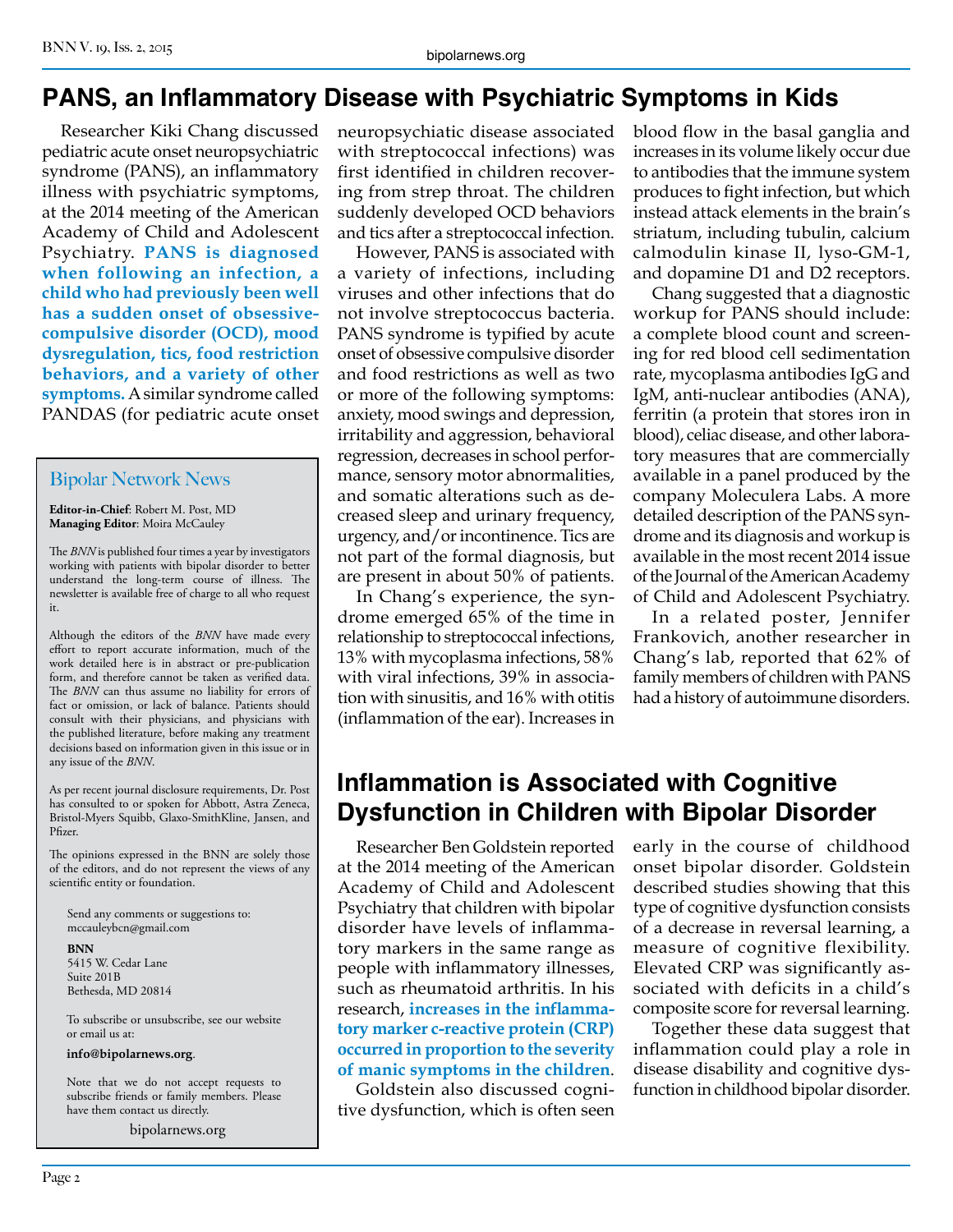#### **Depression in Children with Inflammatory Bowel Disease**

The incidence of irritable bowel disease has been increasing in recent years as obesity has increased. At a symposium at the 2014 meeting of the American Academy of Child and Adolescent Psychiatry, researcher Eva Szigethy discussed depression in inflammatory bowel disease, which most often involves Crohn's disease or ulcerative colitis. These conditions are associated with increased levels of inflammatory markers such as interleukin 1 (IL-1), interleukin 6 (IL-6), and TNF alpha, and these in turn induce the acute phase reactive protein called c-reactive protein (CRP). The interleukins peak in the first 12 hours after an inflammatory challenge and CRP peaks at 48 hours and returns to normal at 120 hours. **Il-6 is most closely associated with the somatic symptoms of inflammation, including depression, fatigue, loss of appetite, and decreased sleep, while TNF alpha is associated with non-somatic symptoms, such as irritability.**

Szigethy found that in a randomized trial of cognitive behavior therapy versus supportive therapy in children with inflammatory bowel disease, inflammatory activity decreased significantly with cognitive behavioral therapy, and the therapy particularly helped the somatic symptoms of fatigue, sleep disorder, anhedonia (loss of interest in activities once enjoyed), appetite suppression, and mood dysregulation. In contrast, when antidepressants are given to those with inflammatory bowel disease, the drugs are not particularly helpful for these somatic symptoms. Inflammatory bowel diseases are treated with steroids in 21% of patients and with a genetically engineered drug called infliximab in 30%. Adding cognitive behavioral therapy to the regimen decreases CRP and red cell sedimentation rate, an associated measure of inflammation.

The discussant of the symposium on inflammation, Frank Lotrich, described how inflammation alters sleep, and this appeared to interact with genetic risk of illness. For example, those with certain genetic variations (the short SS allele of the serotonin transporter and the val-66-met allele of proBDNF) were most likely to experience sleep disturbance following treatment with interferon gamma, a treatment that fights the virus that causes Hepatitis C, creating inflammation in the process. Interferon

gamma causes depression in about one-third of the patients who take it.

Lotrich pointed out that low levels of omega-3 fatty acids are associated with increased irritability and anger, and this is related to the presence of the A allele of TNF alpha. TNF alpha is also closely linked with irritability and anger, suggesting the possible benefits of omega-3 fatty acid supplementation to target irritability and anger more selectively. This would be consistent with the data of researcher Mary A. Fristad.

Il-6 is closely associated with the somatic symptoms of depression, particularly poor sleep, which is itself associated with increases in depression. This is consistent with inflammation being a marker of poor response to antidepressants; Lotrich noted that the selective serotonin reuptake inhibitors (SSRIs), which help depression, are far more effective against the non-somatic aspects of depression and less effective against low energy, decreased interest, and fatigue. However, extrapolating from the data on inflammatory bowel disease, cognitive behavioral therapy may be most helpful on these somatic symptoms.

#### **Anti-Inflammatory Treatment Prevents the Effects of Stress in Female Rats**

Women are more likely than men to experience depression, and this difference begins in adolescence, when girls show more sensitivity to stress. Researchers are studying how animals react to stress in the hopes of learning what mediates these gender differences in mental illness.

At a recent scientific meeting, researcher Jodi Lukkes and colleagues presented a study of stress and inflammation in female rats. The rats were exposed to different types of stressors. Some were separated from their mothers for four hours a day during the first 20 days of their lives. Later, some rats were exposed to an

acute stressor, witnessing another rat receiving shocks. All the rats were placed in a box in which they could escape a shock by jumping to the other end of the box, in order to measure their motivation. Because drugs that inhibit the inflammatory enzyme COX-2 had reversed the effects of maternal separation in earlier studies, the researchers also treated some rats with these anti-inflammatories.

The researchers found that antiinflammatory treatment could prevent behavioral consequences of stress in adolescent female rats. Witnessing another rat being shocked brought about deficits in motivation (a depression-like behavior), but **in rats that had received treatment with a COX-2 inhibitor, these deficits were reduced. The COX-2 treatment was only helpful to rats that had experienced an acute stressor in their lifetime, either maternal separation in infancy, or witnessing another rat receive the shocks.** A history of stress was required for the antiinflammatories to improve motivation.

Lukkes and colleagues hope that this research begins to clarify the relationship between stress, inflammation, and gender. This may eventually lead to new targets in the treatment of depression.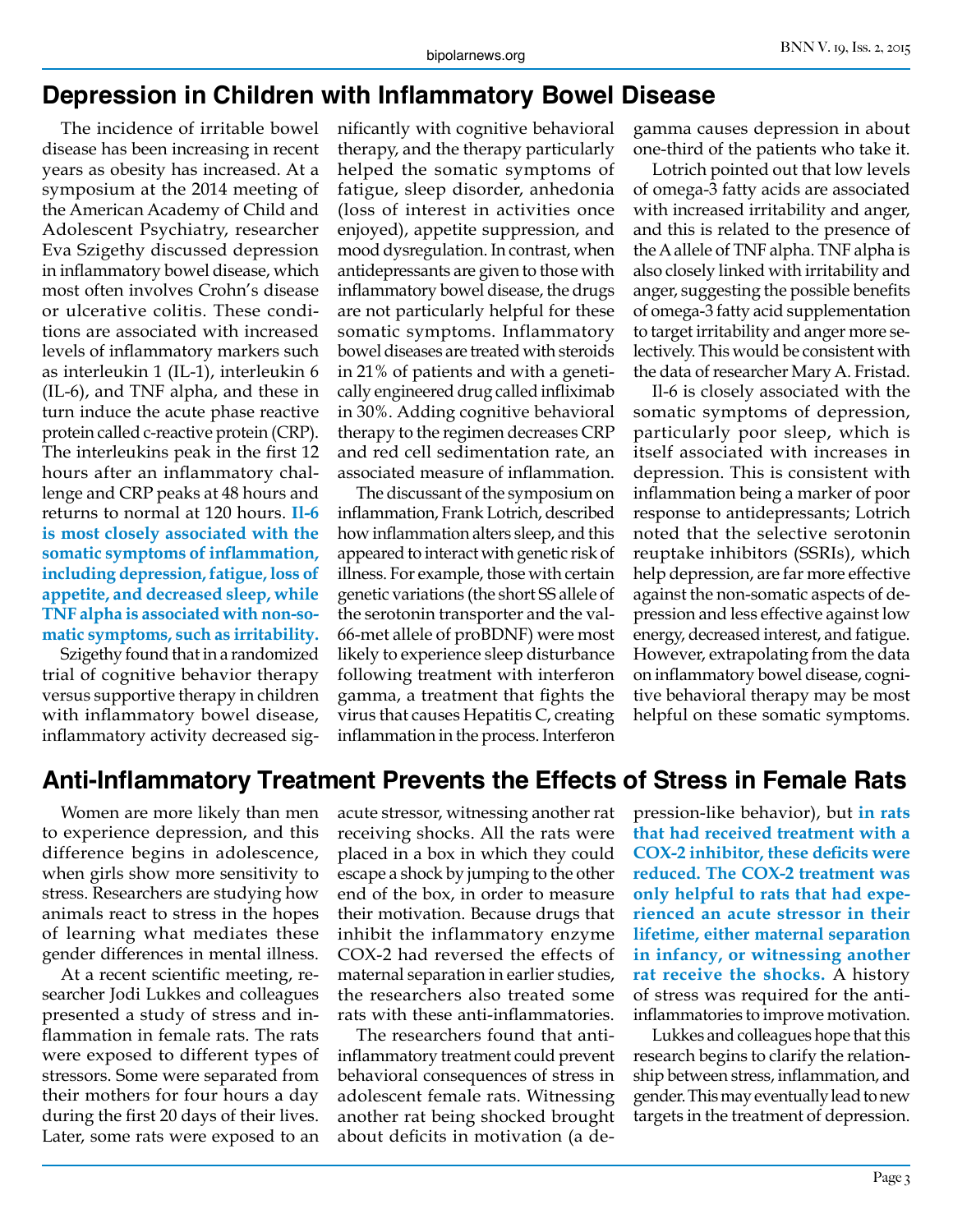#### **Childhood Maltreatment Leads to Inflammation and Depression Later**

flammatory markers CRP, IL-6, IL-1,

Researcher Andrea Danese discussed the influence of childhood maltreatment on inflammation in a symposium at the 2014 meeting of the American Academy of Child and Adolescent Psychiatry. Danese indicated that inflammation is part of the normal immune system, which includes the blood brain barrier, recognition of self- versus non-self proteins, activation of cytokines and endothelial cells, and response by phagocytes and

acute phase proteins. In an acute phase inflammatory response, the liver secretes proteins including c-reactive protein (CRP) and fibrinogen into the blood, where their levels can be measured.

Normal amounts of inflammation can be protective, while excessive or persistent inflammation can be damaging and pathological. The inflammatory cyand IL-1 Ra all increase significantly in depression. A direct demonstration of the relationship between inflammation and depression is the finding that when hepatitis C is treated using the inflammatory treatment interferon gamma, there is about a 30% incidence of depression, which responds to the antidepressant paroxetine. Stress can also increase the activity of the sympathetic nervous system,

Normal amounts of inflammation be protective, while excessive or persistent inflammation can be damaging and pathological.

tokines interferon gamma and tumor necrosis factor (TNF alpha) induce an enzyme called indoleamine oxidase (IDO) that shunts the amino acid tryptophan away from its normal path, which yields serotonin, so that it instead yields kynurenine and then kynurenic acid, which inhibits the action of glutamate at NMDA receptors. Kynurenine can also be hydroxylated and turned into quinolinic acid, which activates glutamate NMDA receptors and causes toxicity.

In addition, inflammatory cytokines such as interleukin six (Il-6) can cross the blood brain barrier and directly influence neurotransmission. Meta-analyses have shown that in-

driving inflammation, and decrease parasympathetic activity, resulting in further Can inflammation. In addition, glucocorticoid receptor resistance can develop, enhancing depression, and increasing inflammation. Thus there are multiple ways inflammation can develop.

Danese described a study from New Zealand in which

1000 participants were observed over several decades—from childhood through age 38. The small percentage of **participants who experienced maltreatment as children (aged three to eleven) showed a linear increase in CRP in adulthood as a function of their histories of previous child maltreatment**. The maltreatment included parental rejection in 14%, sexual abuse in 12%, harsh discipline in 10%, changing caretakers in 6%, and physical abuse in 4%. Childhood maltreatment was also associated with some unfortunate outcomes in adulthood, including lower socioeconomic status, more major depression, more persistent depression, more cardiovascular risk, and more smoking. In other studies, Danese found that compared with controls, patients with depression alone, and patients with maltreatment alone, a greater number of patients with both depression and maltreatment (about 30%) had elevated CRP.

Danese noted that in a study by Ford et al. (2004), recurrent depressions, but not single depressions, were also significantly associated with increased CRP. In a meta-analysis by Nanni et al. in the *American Journal of Psychiatry*  in 2012, Danese and colleagues found that across multiple studies, childhood maltreatment was associated with a twofold increase in the incidence of depression and a twofold increase in the persistence of depression (chronic depression or treatment resistance). The traditional optimal treatment for depression, combined psychotherapy and pharmacotherapy, was also significantly less effective in those with histories of childhood maltreatment. However, psychotherapy alone was equally effective in those with and without childhood maltreatment.

Together these data suggest that childhood maltreatment, partly through an inflammatory pathway, results in multiple difficulties in adulthood, including depression and treatment resistance. These data speak to the importance of attempting to prevent maltreatment in the first place, and ameliorating its consequences should it occur.

*Editor's Note: In a 2014 article in the* Journal of Nervous and Mental Disorders*, this editor Robert Post and colleagues reported that childhood adversity (verbal, physical, or sexual abuse) is associated with increases in medical comorbidities in adult patients with bipolar illness, and it is likely that inflammation could play a role in some of these medical conditions.*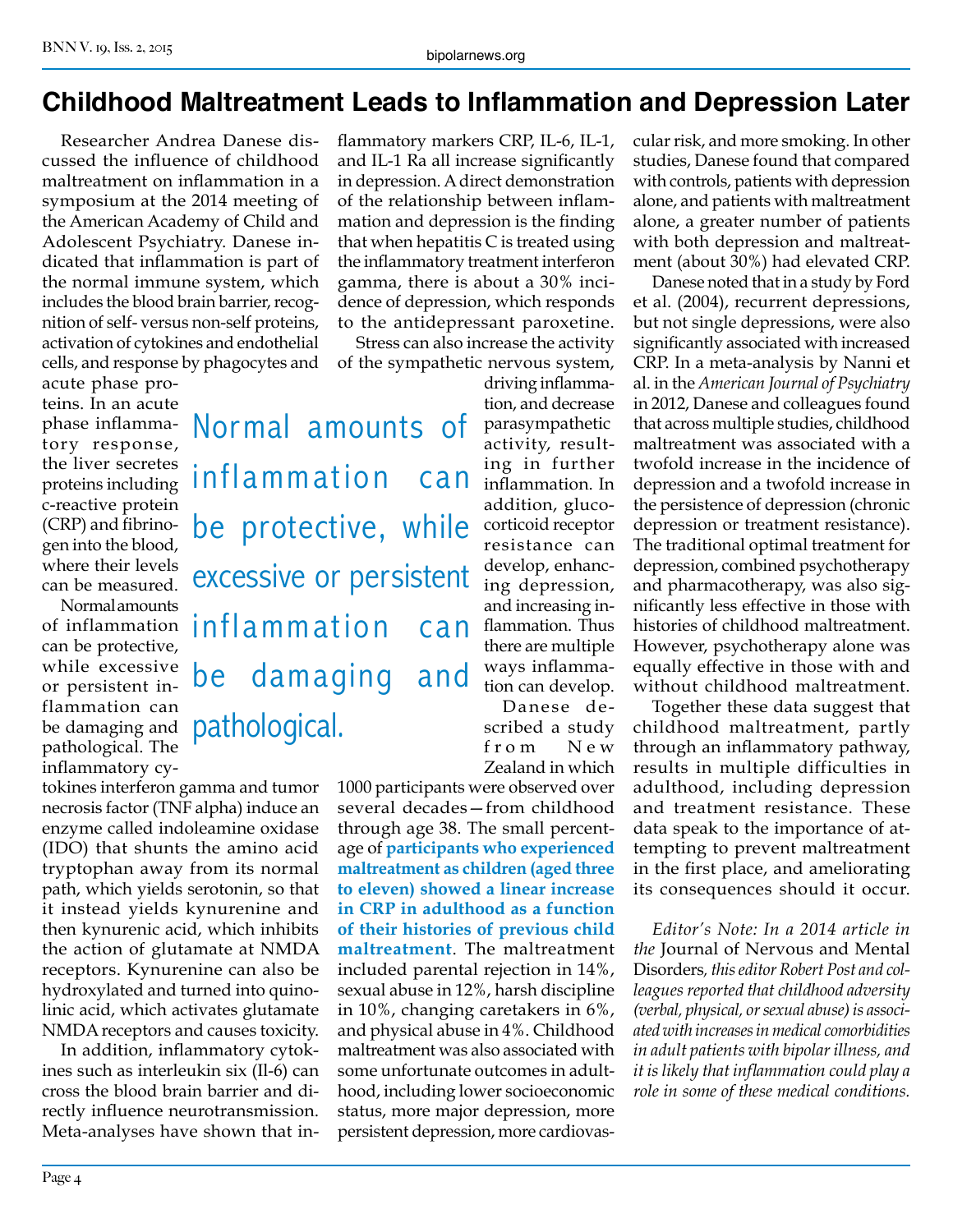#### **Loving-Kindness Meditation Can Lengthen Telomeres in Women**

Telomeres sit at the end of DNA strands and shorten with each cell replication. Shorter telomeres are associated with aging and an increase in multiple medical and psychiatric disorders, while some healthy behaviors including exercising, eating healthy, avoiding smoking, and even being married can help maintain telomere length. New data from researcher Elizabeth Hoge and colleagues suggests that a particular type of meditation can lengthen telomeres.

Previous research has found that three months of full-time meditation increased telomerase, an enzyme that repairs telomeres. **Loving-Kindness meditation, which comes from the Vipassana Buddhist tradition and focuses on positive intentions, unselfish kindess, and warmth towards all people, has been found to produce positive effects in individuals who** 

**practice it, including increasing positive emotions and sense of purpose, and bringing about improvement in physical symptoms including headaches, nasal congestion, and weakness.**  Hoge and colleagues hypothesized that people who practice Loving-Kindness meditation would have longer telomeres than control participants of the same age, gender, education level, and experience of depression.

Participants who practiced Loving-Kindness meditation had been doing so near-daily for at least four years, and averaged 512 lifetime hours of this particular type of meditation, and 4,927 lifetime hours of any type of meditation.

The researchers found a trend toward longer relative telomere length in the Loving-Kindess meditation group compared to the control group, and significantly longer telomeres in women who meditated than in

women who did not. The researchers conclude that meditation may have a positive effect on mortality.

Positive social habits that are focused on others, such as caring for a spouse, volunteering in the community, and practicing compassion, forgiveness, and altruism have been found to have health benefits. In a 2012 longitudinal study of elderly participants by Loren Toussaint et al. in the *Journal of Behavioral Medicine*, forgiveness was associated with longevity. Thaddeus W.W. Pace et al. reported in a 2009 article in Psychoneuroendocrinology that compassion meditation reduced levels of certain inflammatory markers.

*Editor's Note: People with affective disorders or at risk for them should consider making some of these positive lifestyle practices part of their daily routine.*

#### **Childhood Adversity Associated With Shorter Telomeres**

Telomeres are extensions of DNA strands that protect each chromosome during cell replication. Shorter telomeres are associated with aging and an increase in multiple medical and psychiatric disorders. New research draws connections between the production of mitochondrial DNA, telomere length, the experience of childhood adversity, and mental illness.

Researcher Audrey Tyrka and colleagues divided 290 healthy adults into four categories based on whether or not they had experienced adversity in childhood and whether they had been diagnosed with a mental illness in their lifetime, including depression, anxiety, and substance abuse. The researchers also analyzed the participants' telomere lengths and the copy number of their mitochondrial DNA. **Both stressful events in childhood (such as maltreatment or the loss of a parent) and a history of mental illnesses (depression and anxiety) were associated with shorter telomeres and higher mitochondrial DNA copy numbers, a measure of cellular aging.** Substance abuse was associated with higher mitochondrial DNA copy numbers.

*Editor's Note: This research replicates earlier findings that adversity is associated with shortening telomeres. The finding that mitochondrial DNA could play a role in the long-term effects of early life adversity and mental illnesses is new.*

#### **Childhood Adversity, Gene Methylation, and Behavior Linked**

Life experiences such as adversity in childhood have been linked to epigenetic changes to DNA. These changes do not affect the sequence of DNA, but can change how tightly DNA is wound, and thus how easily it is transcribed. **One epigenetic change that can occur following adversity in childhood is methylation of the gene for the glucocorticoid receptor (NR3C1).** 

A recent study by Kathryn Ridout and colleagues examined links between early adversity, methylation of this gene, and behavioral problems in childhood. Adversity was linked to methylation of the gene at exons 1D and 1F in the promoter of NR3C1. Methylation of the gene was associated with internalizing behaviors (e.g. depression, anxiety) but not externalizing behaviors (e.g. attention deficit hyperactivity disorder (ADHD) or oppositional defiant disorder) in children of preschool age. The NR3C1 methylation was a significant mediator of the internalizing behaviors in children who had experienced adversity.

*Editor's Note: Similar associations of methylation of the glucocorticoid receptor with childhood adversity have been reported in other clinical and animal studies and provide a mechanism for the long-lasting adverse effects of stressors in childhood.*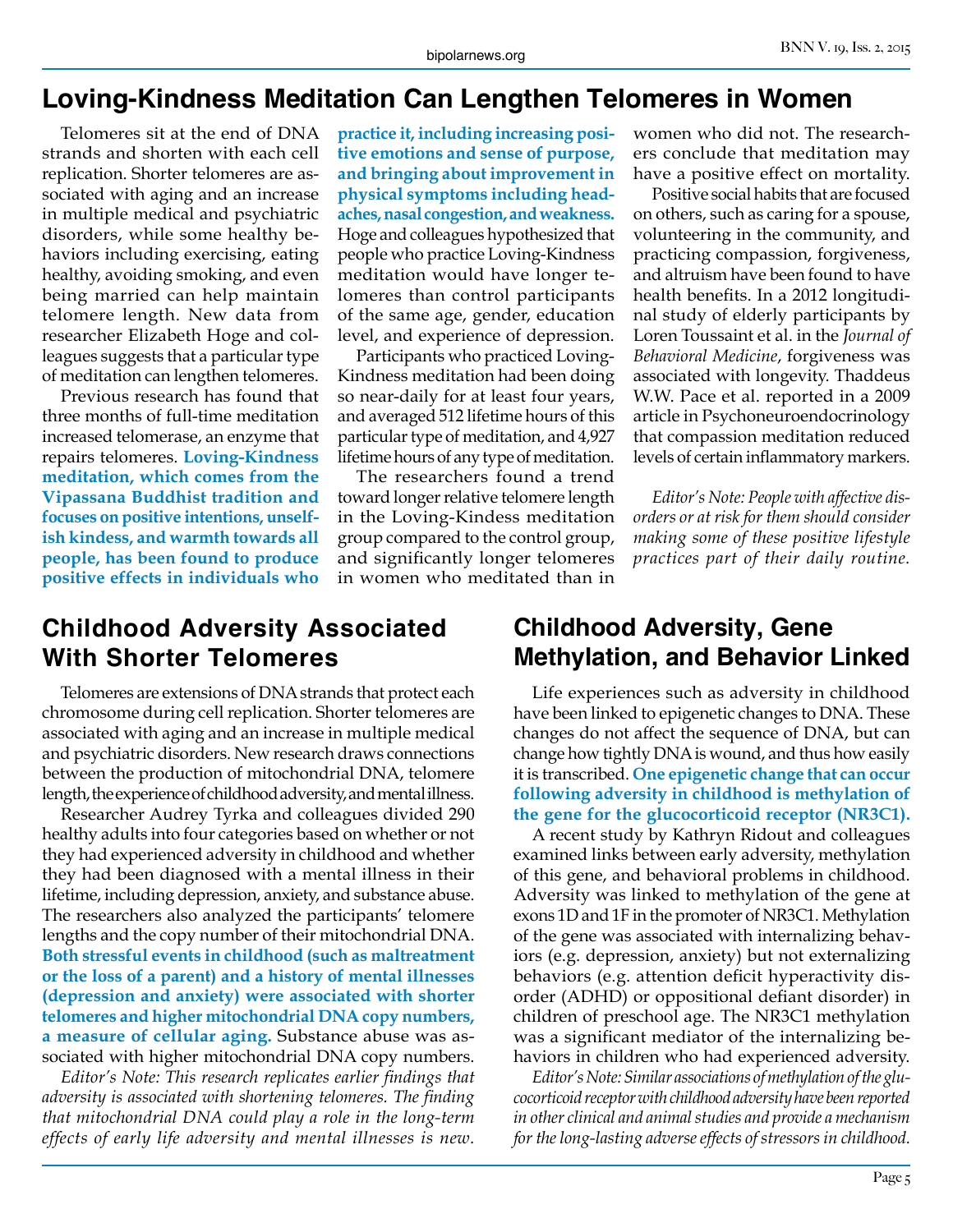#### **Maternal Anxiety Affects Information Filtering in the Infant Brain**

Sensory gating is a process by which the brain filters out unimportant information, to avoid flooding higher cortical centers with irrelevant stimuli. New research from Randal Ross and colleagues shows that infants of mothers with anxiety have deficits in the way their brains inhibit response to this type of irrelevant information.

Mothers who were rated higher on the trait of anxiety had paradoxically lower levels of the inflammatory cytokine interleukin 6 at week 16 of their pregnancy, and had one-month-old infants who showed deficits in sensory gating. The reasons for these relationships requires further investigation.

**Choline is a nutrient found in liver, muscle meats, fish, nuts, and eggs, and it may help.** In a 2013 article in the *American Journal of Psychiatry*, Ross and colleagues showed that the supplement phosphatidylcholine (which converts to choline), taken during the second and third trimesters of pregnancy (at doses of 6300 mg/day, the equivalent of about three eggs) and followed up with 700 mg/day in the infant, led to improvements in sensory gating in the infants. These infants went on to have fewer behavioral problems as toddlers.

Ross and colleagues suggest that pre- and post-natal choline supplementation may be able to reverse the effects of maternal anxiety on infants. The researchers believe it could be helpful in the prevention of schizophrenia, as insufficient cerebral inhibition (decreased sensory gating) is a characteristic of that illness as well.

#### **Maternal Childhood Adversity Associated with Low Infant Birth Weight**

In a study of the effect on infant health of a mother's experience of adversity in childhood by researcher Deborah Kim and colleagues, both adversity in childhood (such as physical abuse or the loss of a parent) and stress during pregnancy were associated with low infant birth weight and lower gestational age at birth.

Among 146 women enrolled in the study, 58.2% percent scored a 0 on the Adverse Childhood Experience Questionnaire (ACE), 24% scored a 1, and 17.8% scored a 2. Those who scored higher on the ACE also scored higher on a scale measuring perceived stress. A score of 2 or higher on the ACE was associated with lower gestational age at birth, indicating infants born prematurely. **Greater stress during pregnancy was also associated with lower gestational age at birth and lower infant birth weight.** When potential confounding demographic factors were removed from the analyses, ACE scores of 2 or higher were still associated with lower infant birth weight, while perceived stress was

no longer associated with either low birth weight or gestational age.

Childhood adversity is associated with increases in inflammation and multiple adverse medical consequences in adults. The researchers called childhood adversity a "significant predictor of poor delivery outcomes" for women.

*Editor's Note: This research shows that a mother's health and earlier life stressors could have an adverse effect on her child.*

*Childhood adversity leaves behind a residue of neuroendocrine and neurochemical alterations that can persist into adulthood. Many are mediated by epigenetic changes, consisting of small chemical marks that attach to DNA and the histones around which it is wrapped.*

*In addition to these neurobiological alterations mediated by epigenetic effects, there is new evidence that some epigenetic marks can be passed on to the next generation via a mother's egg or a father's sperm. Thus, either directly or indirectly, parents' adverse life experiences can influence the health of their offspring.*

#### **Early Life Stressors Lead to Lifetime Increase in Inflammation in Mice**

Stressors in early life can contribute to the risk of developing mood disorders. Given that many treatments for mood disorders work by blocking the serotonin 5-HT transporter, Nicole Baganz and colleagues designed a study to see whether an early life stressor, in this case maternal separation, would affect immune processes that in turn affect serotonin signaling.

In this study as in many before it, mice that were removed from their mothers exhibited behaviors that resembled human anxiety and depression. They were also found to have elevated messenger RNA for several inflammatory cytokines (including IL-1beta and IL-6) in their brain and blood. Mice that had a gene for the interleukin-1 receptor (IL-1R) removed exhibited neither the depressive behavioral effects nor the changes in cytokine levels following maternal separation, showing that the IL-1R gene plays a necessary role in the signaling process that leads to this type of depression. Levels of the stress hormone corticosterone in the blood did not differ in the mice with and without the IL-1R gene.

The researchers concluded that early life stressors can cause lifelong changes in inflammatory cytokine levels in mice.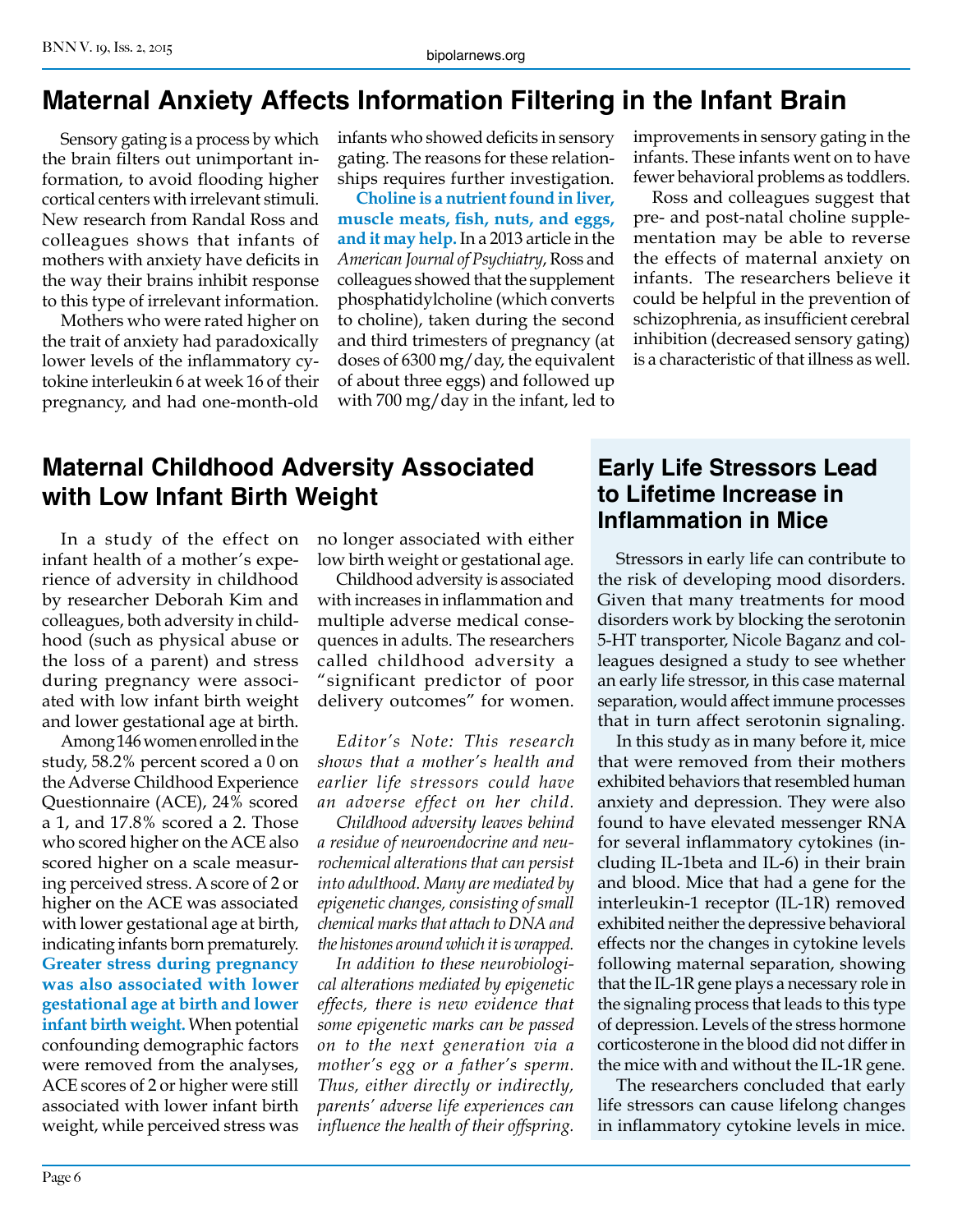#### **Young Rats That Witness Maternal Abuse Show Depression-Like Behavior in Adulthood**

Rodents that are subjected to social defeat (being overpowered by a bigger, more aggressive animal) develop a syndrome that resembles human depression—they avoid social interaction, lose interest in sucrose, and do less exploring of new places or other animals. A recent finding showed that even witnessing the social defeat of a peer was enough to bring about the depressive behaviors. The same researchers, led by Samina Salim, recently found that **young rats (aged 21–27 days) that witnessed their mother go through the trauma of social defeat showed depression-like behavior themselves as adults (at age 60 days)**.

The rats saw their mothers defeated by the larger rat every day for seven days. As adults, those who witnessed this abuse exhibited depression-like behavior compared to rats of the same age and gender that had not witnessed

abuse. The depressive rats gave up more quickly on a test of forced swimming. Male rats showed great depression-like behavior than female rats.

It has been estimated by the American Psychological Association that 15.5 million children in the US witness physical or emotional abuse of a parent (usually their mother). Children who witness domestic violence often show symptoms of posttraumatic stress disorder (PTSD). This rodent research may lead to a better understanding of the consequences of witnessing trauma in childhood, and potential treatments that could help.

*Editor's Note: These data show that rats have something like empathy, and that the psychological aspects of stress (including verbal abuse in humans and witnessing another's abuse in rodents) may have profound and lasting consequences on behavior.*

## **Heart Attacks Lead to Memory Impairment in Mice**

Events like surgery or heart attacks that cause inflammation can lead to cognitive deficits or depression for months or years afterward, even though the direct effects of inflammation wear off within weeks. In a recent study, Natalie Tronson and colleagues subjected mice to surgical heart attack, sham surgery, or no operation, and observed how well they absorbed new learning eight weeks later.

Both male and female mice had impairments in fear learning following surgical heart attacks. Female mice that received sham surgery also showed deficits in fear learning. When the researchers dissected the mice, analyzing their blood and hippocampi after the eight-week period, inflammatory cytokine measures had normalized as expected, but the researchers found other abnormalities.

Intracellular signaling was dysregulated, and there had been epigenetic changes in cells of the hippocampus. (Epigenetic changes refer to those that change the structure of DNA, such as how tightly it is wound, rather than its sequence. For example, the addition of acetyl groups to DNA or the histones around which it is wound.) The researchers observed increased histone acetylation and phosphoacetylation following the heart attacks.

The researchers concluded that **a systemic inflammatory event, such as heart attack or surgery, can cause long-term memory impairment and changes in mood through epigenetic mechanisms.** They compared the findings to those of other studies in which normal aging and memory-impairing treatments such as chemotherapy had also been associated with increases in histone acetylation or decreases in histone deacetylase activity.

## **Output From the Amygdala Mediates Reward or Fear Memories**

People and animals can rapidly learn to associate environmental stimuli with positive or negative outcomes, learning what to approach or avoid as they go through daily life. The amygdala plays a role in this type of emotional learning, which can be disrupted by mood disorders. In new research, Praneeth Namburi and colleagues determined that activity at the synapses in the basolateral amygdala reveals differences in the creation of fear memories and reward memories.

**In animals trained with reward and fear conditioning tasks, photostimulation of neurons that then travel from the basolateral amygdala complex to the nucleus accumbens (the brain's reward center) is positively reinforcing, while photostimulation of neurons that will travel from the basolateral amygdala complex to the centromedial nucleus of the amygdala causes aversion.** There are genetic differences between the two types of neurons, including a difference in the gene for the neurotensin-1 receptor. The researchers found that neurotensin, a neuropeptide, modulates glutamate's effect on neurons, causing some to project to the nucleus accumbens and some to project to the centromedial nucleus of the amygdala.

The researchers wrote that the results "provide a mechanistic explanation, on both a synaptic and circuit level, for how positive and negative associations can be rapidly formed, represented, and expressed within the amygdala."

*Editor's Note: The amygdala's creation of opposing outputs may provide clues to the mechanisms behind mania (involving the nucleus accumbens) and depression (involving the centromedial nucleus of the amygdala).*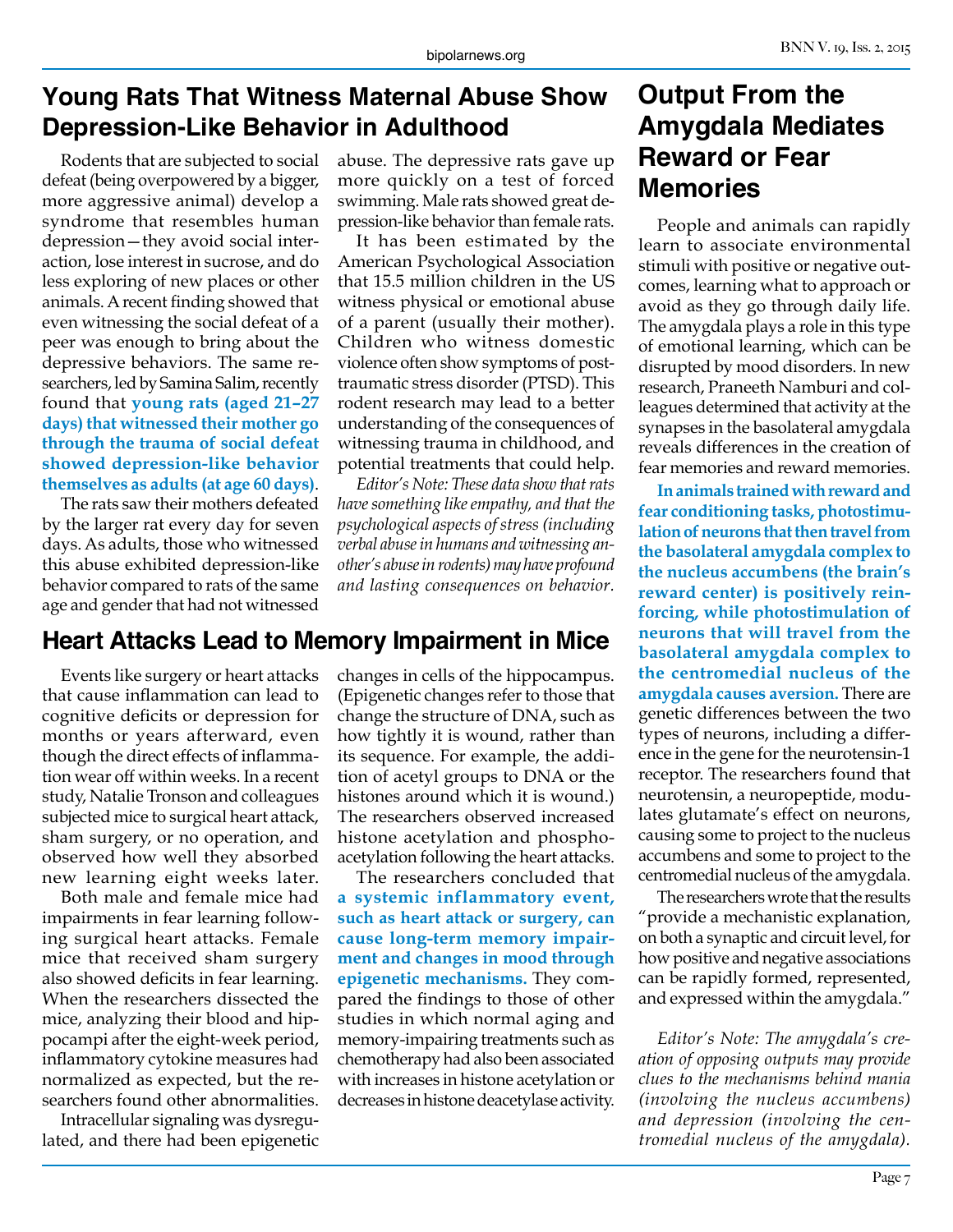## **Opiate and Alcohol Abuse**

Deaths from opiate abuse are occurring in the US at about the same rate as automobile fatalities. At a recent talk, researcher Richard Ries discussed treatment of opiate addictions and the current epidemic of unintended opiate overdoses. Most opiates being abused come from other people's leftover prescriptions. The best way to prevent opiate abuse is to throw out unused painkillers when they are no longer needed.

Many overdoses from opiates also involve alcohol and benzodiazepines, which can contribute to breathing difficulties.

There are several treatments available that can help patients abstain from using opiates. Treatment with opioid receptor antagonists (such as naltrexone (Rivia or long-acting Vivitrol, which is taken as an injection and lasts for 1 month), partial agonists (like buprenorphine), or full agonists (like methadone) results in, on average, an 80% decrease in the rate of hospitalization and an 80% reduction in crime, as well as a marked decrease in AIDS transmission. Without treatment, it is very difficult for people with opiate addictions to maintain abstinence, and relapse rates are extraordinarily high.

#### **Treating Alcohol Abuse, Avoiding Benzodiazepines**

Ries also discussed data on treatment of alcohol abuse. He emphasizes that some aspects of withdrawal, such as sleep disturbance, can last a month or more after a parient's last drink, putting the patient at high risk for relapse. Gabapentin, which is most often prescribed to prevent seizures, helps patients with this phase. Ries endorsed the combination of gabapentin and naltrexone as especially helpful. Carbamazepine is widely used in Europe for the treatment of alcohol abuse, and Ries also strongly endorsed the drug as another way of avoiding benzodiazepines. Several large placebo-controlled trials suggest that the anticonvulsant topiramate is also effective for long-term alcohol avoidance.

*Editor's Note: Another researcher, Mark Frye, found that women with bipolar disorder are almost seven times more likely than women in the general population to abuse alcohol, often in an attempt to self medicate their residual anxiety and depression. Excellent treatment of mood in bipolar disorder may have the double benefit of helping patients avoid alcohol abuse. The nutritional supplement n-acetylcysteine (NAC) also helps improve mood in bipolar disorder and has positive placebocontrolled data in heroin, cocaine, and alcohol avoidance.*

## **NAC Reduces Cutting Behaviors**

injury, is a serious problem among vation. **Patients who received**  adolescents, and few treatments **NAC up to 900mg twice daily in**  are available. Researcher Kathryn **weeks 5–8 of the study reduced**  Cullen and colleagues have found **their cutting and also showed**  that N-acetylcysteine (NAC), an **reduced psychopathology.** An antioxidant nutritional supple-increase in frontal activation in ment that has been effective in response to negative emotion was the treatment of depression and linked to the reduction in cutting. many addictions and habit-related behaviors, can reduce cutting.

participants with a history of nonsuicidal self injury, aged 13–21, and 12 controls. They participated in brain scans before and after treatment. Compared to the controls, the self-injurers showed greater overall psychopathology, greater activation in a few brain regions (precuneus, posterior cingulate, insula, and temporal lobes), and

Cutting, or non-suicidal self reduced lower left frontal acti-

The study included 25 *mood in depression, many addictions, Editor's Note: NAC improves and many habits including trichotillomania (excessive hair-pulling), nail biting, and cutting. It may do this by increasing glial glutamate transporters in the nucleus accumbens, the brain's reward center, which lessens the magnitude of the glutamate signal, mediating the compulsion to engage in the habitual behavior.*

#### **The Combination of N-Acetylcysteine and Varenicline Reduces Nicotine Addiction in Rats**

cue-dependent, meaning that kg injections of varenicline. certain situations or places will make smokers crave a cigarette rapid synaptic potentiation in even if they're trying to quit. the reward area of the brain, Researchers working with rodents the nucleus accumbens. In adare exploring a combination of dition to the positive behavioral treatments that address different changes noted, NAC also inhibbehavioral and neurobiological ited this synaptic potentiation, mechanisms to reduce nicotine limiting rapid changes in the addiction. In a recent study by size of spines on dendrites and Cassandra Gipson-Reichardt reducing the ratio of AMPA to and colleagues, **N-acetylcysteine**  NMDA (two different compounds **reduced cue-induced nicotine**  that mimic glutamate) in the **seeking, while varenicline**  core of the nucleus accumbens. **reduced nicotine self-administration. Together the drugs worked better to reduce nicotine relapse**  *of NAC and varenicline has not yet*  **than either drug on its own.**

In the study, rats were trained to self-administer nicotine (with 0.02mg/kg infusions), and cues were used to reinstate nicotine seeking. The rats were treated with 10 and 30 mg/kg injec-

Nicotine addiction is highly tions of NAC and 1 and 3 mg/

Relapse is associated with

*Editor's Note: The combination been studied in humans, but because both compounds are effective in reducing smoking, it is likely that this animal research on nicotine will be replicated in humans who are addicted to the nicotine in cigarettes.*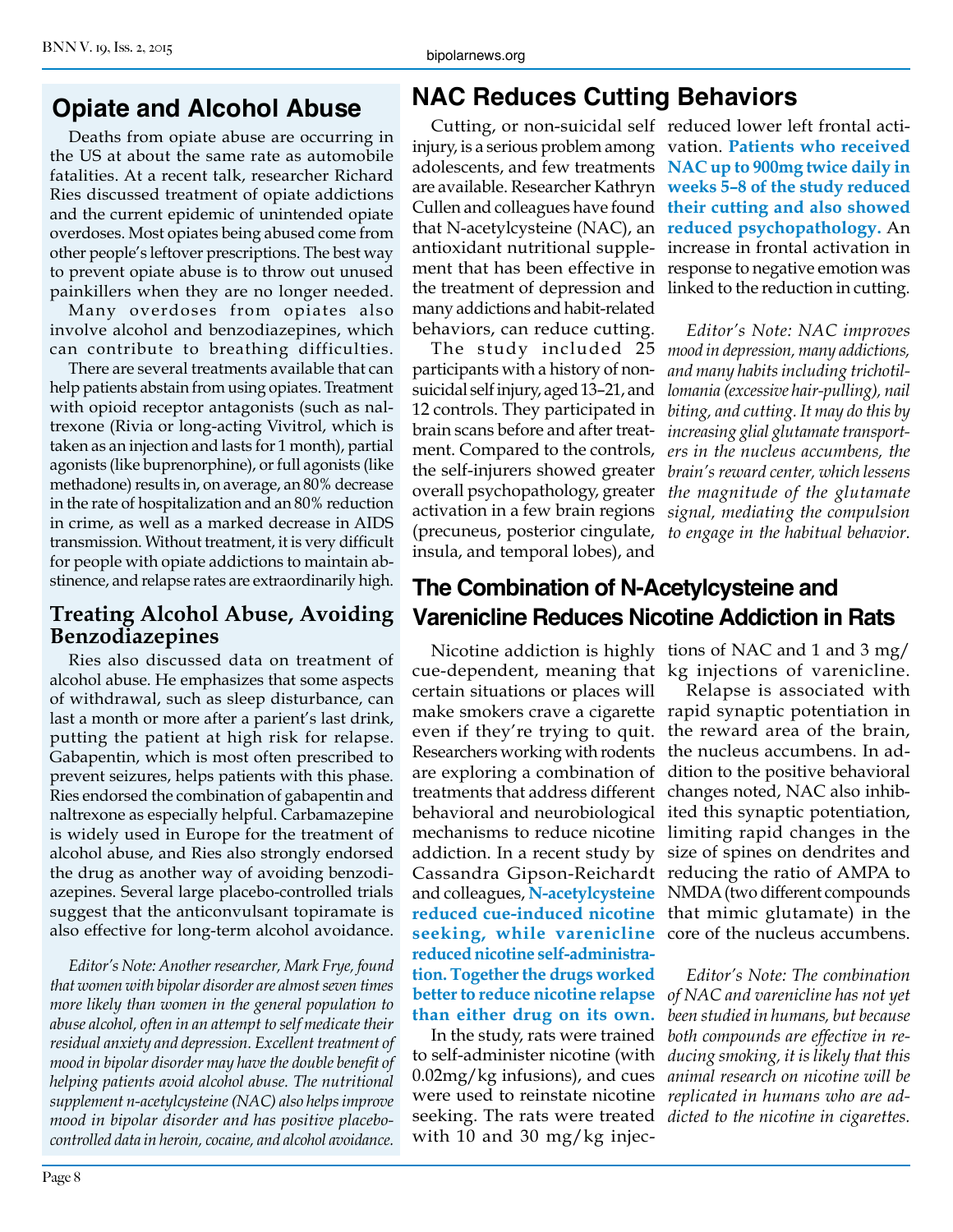#### **In Studies of Mice, White Blood Cells Convey Resilience to Stress**

Mice subjected to chronic defeat stress (being placed in the home cage of a larger, more aggressive mouse) behave in ways that resemble human anxiety and depression. In new research by Miles Herkenham and colleagues at the National Institute of Mental Health designed to explore the adaptive immune system's affect on mood, mice exposed to this type of stress showed increases in inflammatory cytokines in the blood (including TNFalpha, IL-1beta, IL-2, IL-3, IL-6, IL-17, and IFNgamma) compared to a control group. Interestingly, when white blood cells (lymphocytes) from stressed animals were transferred to a new set of animals, the recipient mice seemed to benefit from greater resilience to stress in a variety of ways.

## **Oxytocin Can Block Stress-Induced Relapse of Cocaine Seeking in Animals**

Stress can trigger former drug users to begin taking drugs again. In clinical trials, the bonding hormone oxytocin has been found to reduce stress-induced cravings for certain drugs, including alcohol and marijuana. A new study in animals suggests that oxytocin may be able to reduce stress-induced cocaine cravings as well.

Brandon Bentzley and colleagues combined an unpredictable shock to the foot with an alkaloid called yohimbe that comes from a particular tree bark to apply stress to animals who had previously developed a cocaine selfadministration habit that had since been extinguished. **The combination of the foot shocks and the yohimbe brought back robust reinstatement of the animals' cocaine seeking behaviors, but pretreatment with oxytocin (at doses of 1 mg/kg) prevented this reinstatement.**

This research suggests that oxytocin has potential to prevent stressinduced cocaine cravings in people.

**Mice that received white blood cells from defeat-stressed animals had lower levels of TNFalpha, IL-1beta, IL-2, IL-3, and IL-17 than a control group that received white blood cells from unstressed mice. The recipient mice also exhibited reduced anxious and depressive behaviors in a litany of behavioral tests compared to both the group that received white blood cells from unstressed mice and a group that received a saline injection instead.** Lastly, the recipients of the white blood cells from stressed animals showed more new neurons in the dentate gyrus of the hippocampus. (Hippocampal neurogenesis is decreased by stressors and increased by antidepressants.)

#### **Connections Between Stress and Substance Use May Be Mediated By Hormone CRF**

Researchers hope to map out the neurocircuitry by which stress leads to compulsive drug taking. A recent study by Klaus Miczek and colleagues examined different rodents' responses to the stress of being repeatedly placed in the cage of a larger, more aggressive rodent, developing what is known as defeat stress, a set of behaviors that mimic human depression. **Mice and rats showed increases in the stress hormone corticosterone that did not diminish over repeated run-ins with a larger animal. Rodents who were exposed to this stress became sensitized to cocaine or amphetamine, showing hyperactivity that increased each time they accessed the drug (the opposite of a tolerance response).** Some also "binged" on cocaine, which they were able to self-administrate by pushing a lever to receive infusions. The mice and rats that went through the social defeat showed elevated levels of dopamine in the nucleus accumbens, the brain's reward center. Levels were related to the severity of their stressful experience.

Herkenham and colleagues concluded that psychopathology is not just a downward spiral—the immune system plays an active role in adapting to stress, with lymphocytes being programmed by stress to provide antidepressant functions.

*Editor's Note: These data add a new twist to the studies of Scott Russo, who found that IL-6 secreted by white cells of animals subject to defeat stress was the cause of the depressive-like behaviors they exhibited. If IL-6 was blocked, the behaviors did not occur. Now it would appear from Herkenham's work that something about the timing, the type of cytokines, or the transfer of the white cells conveyed protective antidepressant-like effects in this case.*

Later the rodents had a choice between water and a 20% alcohol solution. The researchers determined what type of stress led the rodents to consume the alcohol solution instead of the water. The maximal effect was seen in two types of mice that suffered an attack of less than five minutes that resulted in a moderate number of attack bites (30); this resulted in the mice consuming large amounts  $(15-30 g/kg/day)$  of the alcohol solution. Earlier sensitization to cocaine or amphetamine did not predict later alcohol or cocaine self-administration.

When the researchers injected the rodents with antagonists of the receptors for corticotropin-releasing factor, a hormone and neurotransmitter important in stress response, prior to each episode of social defeat, the rodents did not escalate their cocaine or alcohol self-administration, indicating that CRF plays an essential role in the process by which stress makes animals prone to using substances.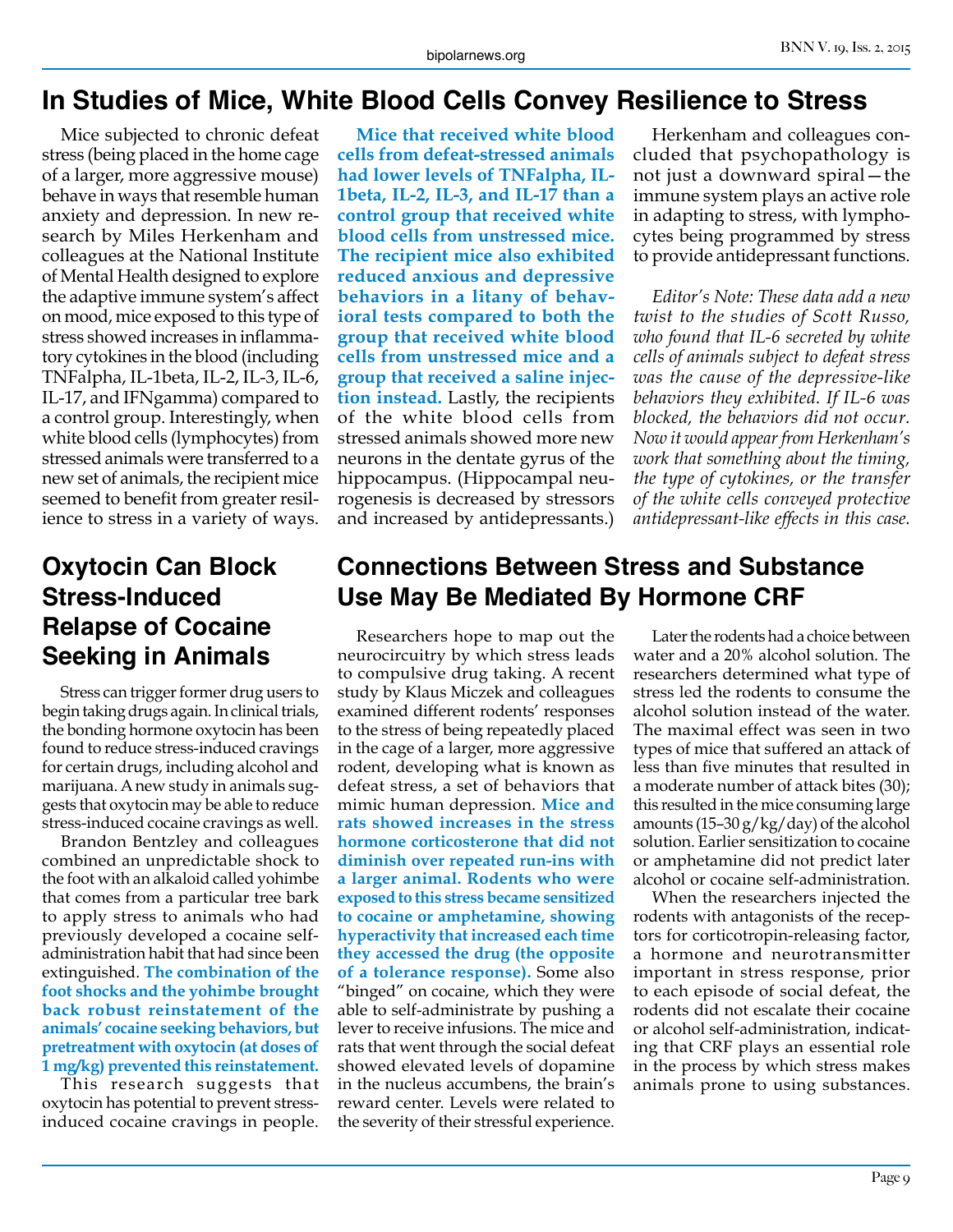Page 10

#### BNN V. 19, Iss. 2, 2015

#### **ADHD and Bipolar Disorder Are Inherited Separately**

While attention-deficit hyperactivity disorder (ADHD) is fairly common among people with bipolar disorder, the genetic risks of inheriting these two illnesses run separately in families. In a recent study of 465 people and 563 of their first-degree relatives by Susan Shur-Fen Gau and colleagues, **people with bipolar I disorder were likely to have relatives with bipolar I disorder, and people with ADHD were likely to have relatives with ADHD, but ADHD did not increase risk of bipolar disorder and vice versa.**

The researchers hypothesize that other reasons people might develop both disorders include developmental precursors to the illnesses, neurocognitive functioning, sleep problems, and personality traits such as impulsivity and disinhibition.

*Editor's Note: At a recent scientific meeting, Gau and her colleague Kathleen Merikangas said that people with bipolar disorder in the study were five times more likely to have relatives with bipolar disorder. Bipolar disorder and ADHD were comorbid in 37.8% of those with bipolar I disorder, 16.4% in bipolar II disorder, 14% in depression, and 1.1% in normal controls.* 

*Typically, the very high comorbidity of bipolar disorder and ADHD that is present in childhood decreases substantially in adolescence, and even further in adulthood.*

## Have you visited us online?

## **bipolarnews.org**

#### **RTMS Can Increase Amygdala Connectivity**

Regulation of the amygdala (the brain's emotional center), particularly through its interaction with the ventral anterior cingulate cortex, has been implicated in the experience of fear in animals, and anxiety and depression in humans. Connectivity between the two structures is critical for emotion modulation. Repeated transcranial magnetic stimulation (rTMS) is a method of stimulating outer regions of the brain with magnets. Researchers Desmond Oathes and Amit Etkin are investigating whether rTMS can also be used to influence these deeper brain areas, or their interaction with each other.

The researchers' study used singlepulse probe TMS delivered at a rate of 0.4 Hz at 120% of each participant's motor threshold, targeted at the anterior or posterior medial frontal gyrus on either side of the brain. The researchers also used functional magnetic resonance imaging (fMRI)

of the whole brain to observe connectivity between different sections.

**RTMS to the right side of the medial frontal gyrus increased connectivity between the amygdala and the ventral anterior cingulate cortex more than stimulation to the left side.** Stimulation of the posterior portion of the medial frontal gyrus increased connectivity more than stimulation of the anterior portion.

*Editor's Note: These data indicate that rTMS can alter brain activity in these deeper regions and can influence interregional connectivity. This is important because abnormalities in the connectivity of brain regions have increasingly been found in patients with mood disorders. Oathes and Etkin hope that these findings can be applied to others and that rTMS can be used to correct patterns of regional connectivity in the brain in order to improve emotion regulation.*

#### **Lavender Oil Has Anti-Anxiety Effects and Possibly Antidepressant Effects**

An oral preparation of lavender oil called Silexan was previously found to reduce anxiety in people with generalized anxiety disorders or subthreshold anxiety symptoms without causing sedation. It seems to work by inhibiting voltage dependent calcium channels in a manner similar to the anti-anxiety drug pregabalin. Unlike pregabalin, the lavender oil treatment also reduced depression in the people with subthreshold anxiety. Researchers, led by Walter Mueller, are now exploring lavender oil's effects on rats who exhibit behaviors that resemble human depression, and on rat and human cells in vitro.

**Silexan had positive effects on rats with depression-like behaviors,** 

**increasing the time they would swim before giving up in a forced swim test. It also increased the growth of rat and human neurons in a lab setting.** 

These effects are usually connected with activation of a protein called CREB that turns on some genes that affect mood. The researchers were able to clarify the pathway for this activation by inhibiting specific kinases, enzymes responsible for transferring phosphates across different molecules. The kinases involved included PKA, PI3K, MAPK and CaMK IV.

*Editor's Note: It remains to be seen wehther oral lavender supplements may be a non-sedating way to improve anxiety and depression.*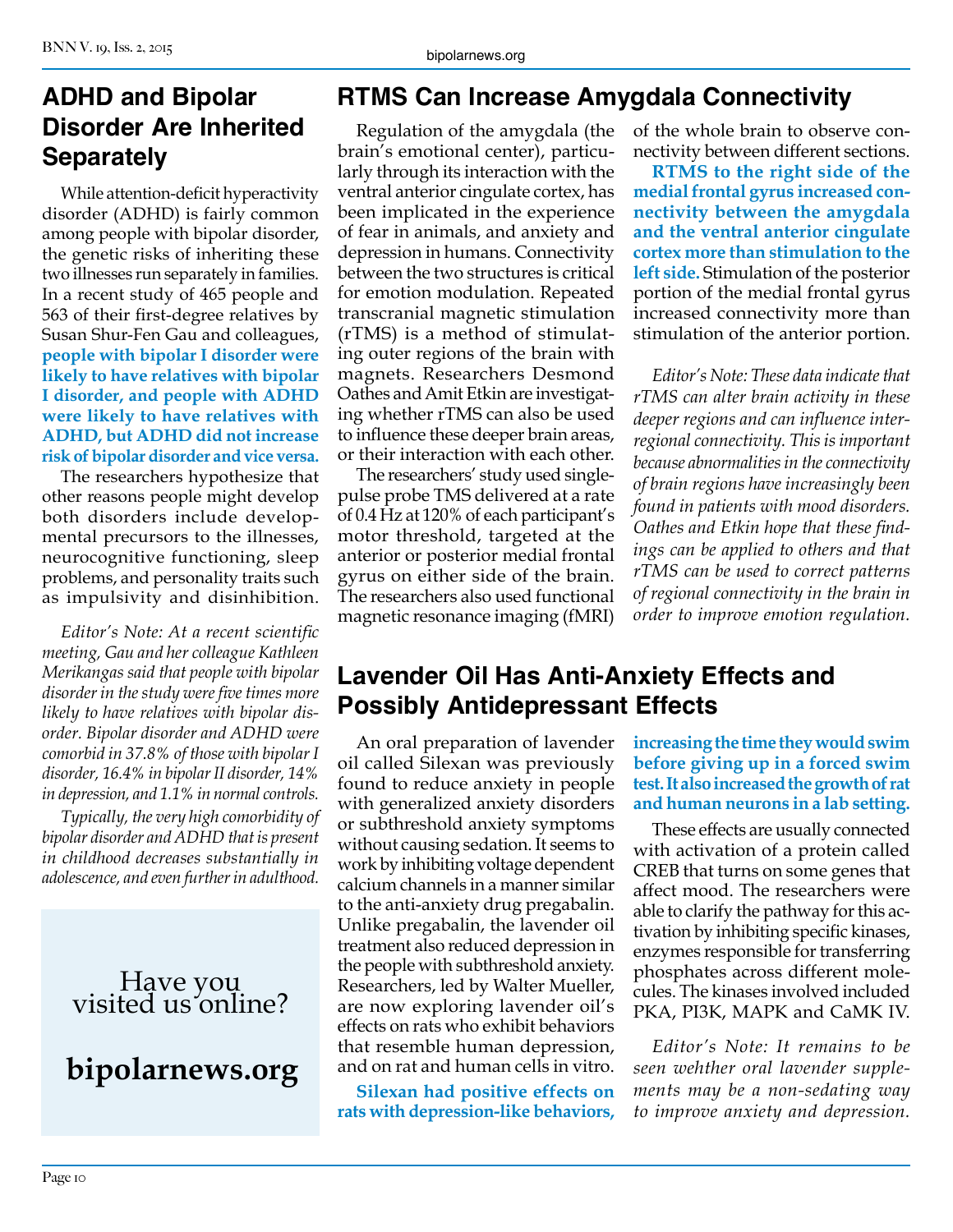#### **To Investigators or Clinicians in Bipolar Disorder,**

We are reaching out to you to let you know about a new study that the Bipolar Collaborative Network is implementing called the Child Network. Our goal is to **foster collective knowledge about childhood bipolar and other disorders by acquiring data about children who have or may be vulnerable to childhood-onset mood and bipolar disorders and associated conditions**. Depressive, oppositional, and bipolar disorders as well as anxiety in very young children have not been well studied for their course and for treatment effectiveness and tolerability. Our goal is to compile and analyze the varied treatments for children with these disorders. How well a child responds to a specific treatment may provide new preliminary information of use to others, and assist parents and physicians in assessing treatment options.

The Child Network is specifically for parents of children ages 2 to 12 who have few symptoms, minor (prodromal) symptoms, or the full onset of their illness, including bipolar disorder, prior to age 13. We also seek parents who have been diagnosed with a bipolar disorder to rate their own children who are genetically at higher risk for a mood disorder but as yet display no symptoms. A small percent of these children may eventually develop an anxiety, depressive, or bipolar disorder in childhood. It is estimated from several studies that more than 1/4 of adults in the United States with a confirmed diagnosis of bipolar disorder experienced a very early onset in childhood (before age 13). However, many of these individuals did not receive treatment for their illness for 10-15 years following initial onset of the illness, and this delay was associated with a more difficult course of illness.

Participating in the Child Network will primarily involve a weekly ten-minute parental assessment of their child, as well as confidential disclosure of medications and other treatments and any side effects that occur in the prior week. There will also be a short demographics questionnaire and a once a year more detailed symptom checklist. This study does not involve treatment. The network is only meant to document what is currently being done in the community. The child of participating parents will continue to be treated according the child's physician's preferences. Studies in this network will not involve randomized or controlled clinical trials or use of placebo, but rather will examine what agents and their combinations that children are already taking are effective, and for which children.

We believe that this network will also benefit its participants. Parents will be able to print out results of the ongoing brief weekly ratings in a graphic form so that the course of the child's symptoms can easily be visualized. Also, although family members already have access to general information provided in the Bipolar Network News (BNN), participation in this study may help attune parents to the complexities of treatment and engender more careful reading of the BNN and other literature.

We hope that this brief description of the Child Network study helps to orient you to its purpose and that your organization will pass on our introductory remarks to your members. We also encourage you and parents to visit www.bipolarnews.org and click on the tab for Child Network to learn more about the Child Network and to access the informed consent documents.

Thank you for your time.

Robert M. Post, MD and Michael Rowe, PhD Bipolar Collaborative Network , and Robert L. Findling, MD, MBA, Principal Investigator

> This research study is IRB approved by the Johns Hopkins University School of Medicine Principal Investigator: Robert L. Findling, MD, MBA IRB Study #00026940